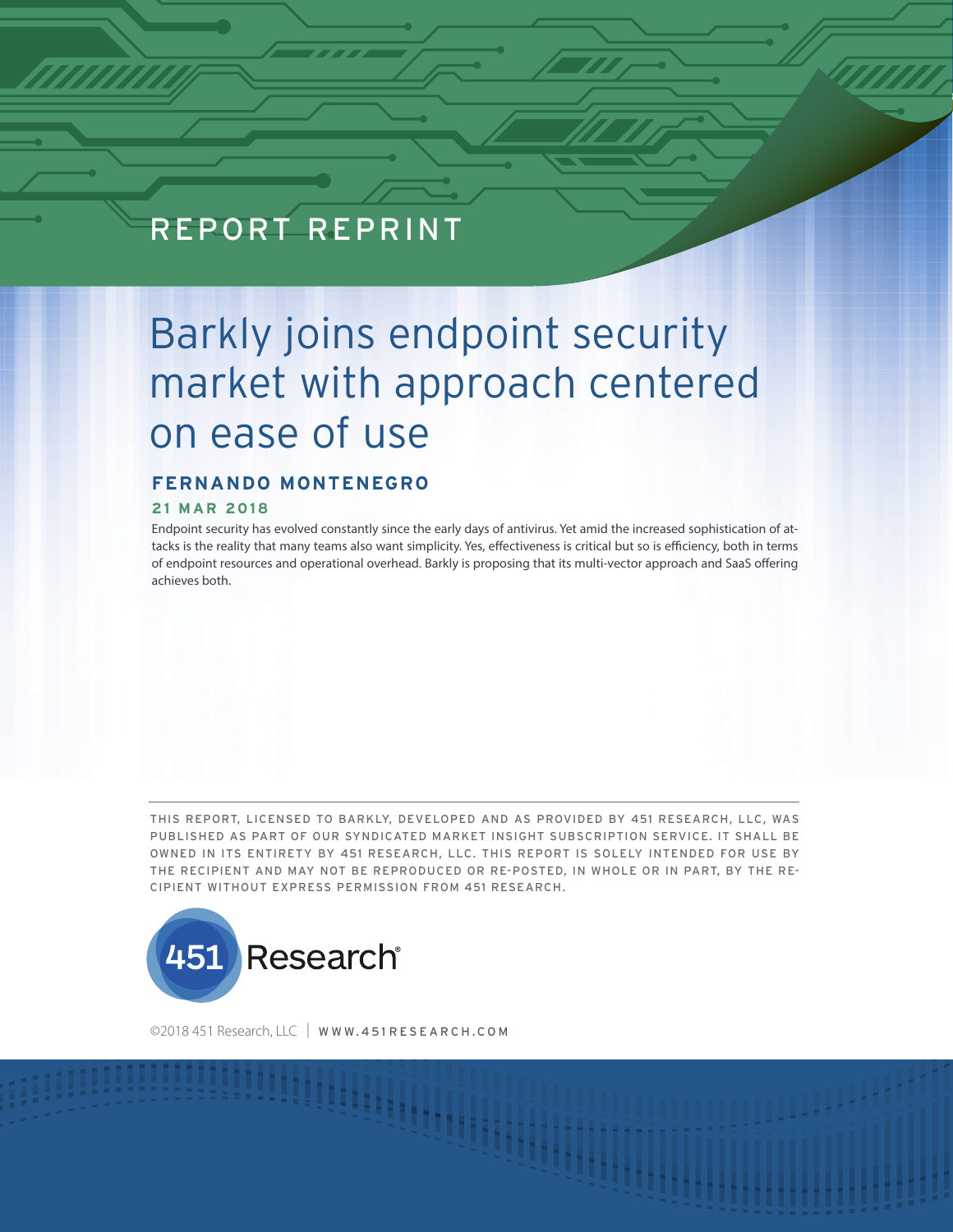Endpoint security is a highly competitive sector of the broader security market, contested by a number of vendors approaching the issues from different perspectives. The generational shift from time-tested antivirus approaches to more modern methods – almost always based on machine-learning techniques – is well underway, with many options for an enterprise to choose from.

Still, a number of potential customers don't fit the mold of a large enterprise and can't afford to spend the human resources needed to maintain complex endpoint products. This is the space that startup Barkly is aiming to fill – how to deliver an endpoint protection offering designed for organizations that don't want the hassle associated with policy management, complex widespread deployment and event management workflows.

# THE 451 TAKE

There's great value in being able to do something quickly, efficiently, and with no fuss. For many organizations, this is what they want out of endpoint security – modern protection, easy to use and not too demanding of staff because they're busy doing things more valuable to the business. This is the segment Barkly is going for. Barkly is led by experienced executives and appears to be focused on its mission of delivering security functionality – including the by now almost mandatory machine-learning techniques – with minimal operational impact. This thinking permeates the product design, including avoiding interruptions to user workflows, or providing convenient back-end interfaces that account for remote access. As the company navigates next steps, it must account for two critical aspects. First, some improvements to Windows 10 architecture are not compatible with Barkly, so the company must address functionality in these cases. Second, the increased appetite for managed security services may also present a roadblock as providers choose alternative technologies.

### CONTEXT

Barkly is a Boston-based startup, originally founded in 2013. The company has roughly 50 employees and is led by co-founders Mike Duffy (CEO) and Jack Danahy (CTO). Before founding Barkly, Duffy led OpenPages, a GRC vendor that was acquired by IBM in 2010. His earlier career included executive roles at Intel, Shiva Corp and GTE. Jack Danahy was previously founder and CEO of Qiave Technologies (acquired by WatchGuard in 2000) and Ounce Labs (acquired by IBM in 2009). Prior to Barkly, Danahy was a director at IBM.

The company has raised \$23.5m in seed and A rounds, with investments from New Enterprise Associates and Sigma Prime Ventures. Its latest raise was \$6m in Jan 2017. The company indicated it has been shipping its product since mid-2017 and has about 100 customers. 451 Research estimates its revenue to be in the \$300,000-1m range.

# PRODUCTS

Barkly's offering is named Endpoint Protection Platform, and consists of three main functions: ProtectIQ, which is the core protection functionality, implemented through a local agent on the endpoint; EvolveIQ, a centralized, cloud-based analytics pipeline for machine learning hosted on AWS; and CommandIQ, the back-end management portal.

The product is aimed at midmarket organizations, typically those struggling to protect themselves against modern attacks but have limited security resources on staff. The product aims to provide protection against traditional as well as newer threats, such as fileless and exploit-based campaigns. While there is some support for EDR-like queries and responses, Barkly has focused on protection against attacks. The target use case is focusing on improving preventative actions rather than elaborate forensic investigations. The product is compatible with and complementary to existing antivirus products, although it may also be used as a replacement for them.

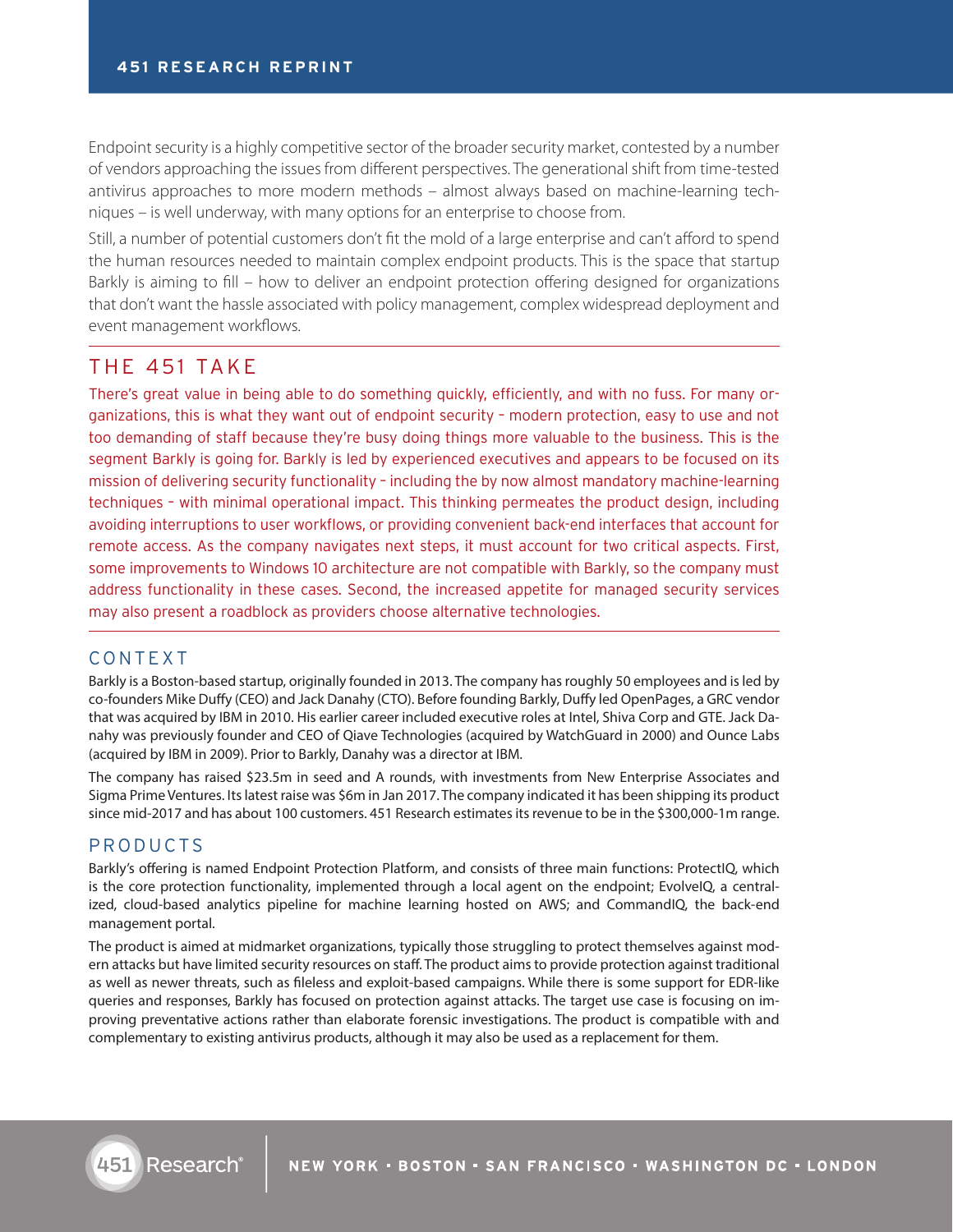Barkly uses a combination of machine-learning and behavioral heuristics (rules) to inspect and determine the threat associated with executing known and unknown binaries. It also analyzes scripts, which are often associated with fileless attacks. The core analysis that Barkly performs is done by observing machine instructions that are indicative of malicious behavior, rather than pinpointing specific threats. The protection is implemented fully on the agent, removing the need to have a constant connection to the cloud-based service. The local agent, Rapidvisor, uses a multi-tiered approach to monitoring local systems and is supported on Windows 7 and above, as well as Windows Server 2008 and above. The agent itself is lightweight, typically consuming less than 1% of CPU resources.

The agent can be distributed using traditional software distribution methods and does not require a reboot for installation. Protection functionality is provided by combining input from three distinct layers: user space monitoring, focused on detecting malicious scripts and malware via Barkly's machine learning predictors; kernel-mode drivers, tackling, among other things, malicious process injection, process impersonation and credential theft; and a proprietary type I hypervisor that implements CPU and kernel integrity enforcement controls, including hardware-enabled system call interception, and support for enforcement of Supervisor Mode Execution Prevention and Supervisor Mode Access Prevention features. The hypervisor module is not compatible with Microsoft's Hyper-V virtualization, but nests within other common virtualization platforms.

Barkly's machine-learning pipeline is implemented under the EvolveIQ moniker. It executes centrally from Barklymanaged AWS infrastructure, with models pushed down to endpoints periodically as directed by automated testing and accuracy assessment modules. EvolveIQ uses both supervised and unsupervised approaches. Supervised machine learning is used to help identify malware. The company uses training data that includes malware samples from several locations, as well as 'goodware': structural information about valid, benign applications, derived from agent prediction activity on each customer deployment.

As a result, when choosing a model to push to the endpoints, Barkly can use either a model trained on a broad set of good software, or a model tailored to each specific customer by training against their specific software profile. The company also uses unsupervised machine learning within its research group as it analyzes behavior sequences, generating clusters or families of similar attacks. This is used in development of behavioral rules that can then capture future attacks that are functionally similar to those already analyzed.

Last, Barkly's centralized management capabilities – named CommandIQ – support alerting and reporting, automatic agent upgrades, incident forensics and response, and SIEM integration. The company focused heavily on simplifying operations for its target customers, and the back-end interface includes simplified actions for alerts and provides broad support for access from mobile devices.

## STRATEGY

The company is very clear in that it is targeting midmarket organizations, which it sees as underserved. It views many advanced security vendors as focusing on larger enterprise use cases, and overlooking the protection needs of organizations that have not invested in larger and more experienced security teams.

Barkly highlights that in addition to being compatible with and complementary to existing antivirus products, its offering can stand alone as a replacement. The company has obtained favorable third-party evaluations of the Barkly platform under the requirements of PCI-DSS 3.2, NIST and the HIPAA Security Rule.

Barkly has focused on North America and English-speaking countries. The company is building out its channel partnerships selectively. Barkly has indicated that it's aware of the need to work alongside managed security service providers because they represent a key vehicle for delivering security services to midmarket customers.

#### COMPETITION

Competition in the endpoint space is fierce and is fought in terms of technology as well as mindshare. As Barkly goes to market targeting the midmarket and smaller enterprise space, it faces vendors from several angles.

Traditional endpoint security vendors – Symantec, McAfee, Trend Micro, Sophos, Kaspersky – have significant 'mindshare' and well-oiled channels that reach into the midmarket. While their offerings tend to be more enterprise-focused, their ongoing effort to simplify delivery means they can likely compete in smaller accounts as well.